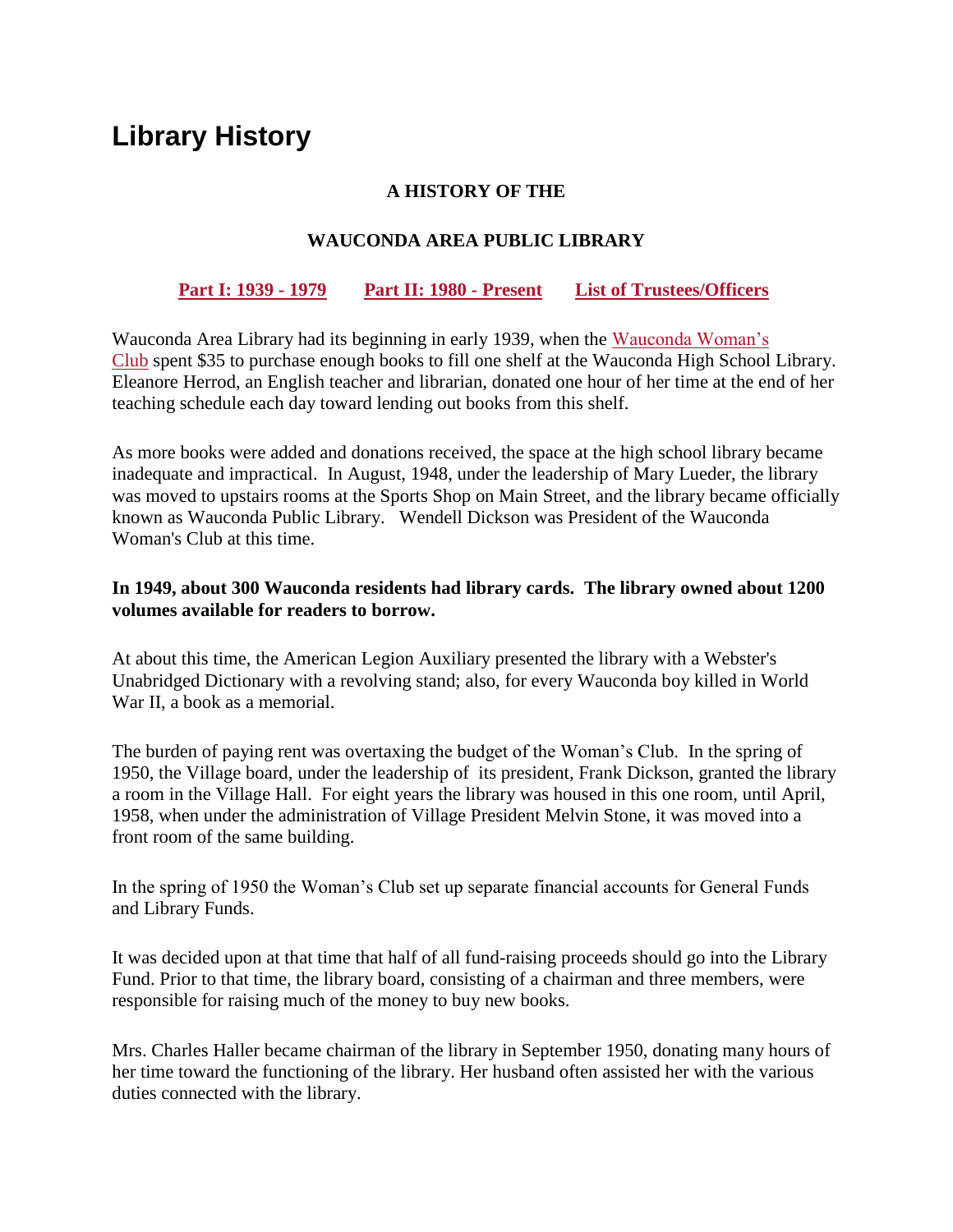In 1954, Mrs. William Risteau, President of the Woman's Club and also a frequent volunteer at the library, with the help of library board members and some Woman's Club members, began the task of classifying the library's books using the Dewey Decimal System. This project took almost a year. By this time, the library owned well over 4,000 volumes. The Illinois State Library assisted in setting up this system and helped to solve difficult problems as they arose.

In 1958, the library board was expanded to seven members and they worked one day a month to continue processing the new books as they were acquired. At that time, the library was open to the public three afternoons each week and Friday evenings. Members of the library board and the Woman's Club served as the volunteer attendants. New books were purchased regularly, and the Friends of the Library occasionally gave valuable donations.

# **In 1958, the library owned 5500 volumes and there were 1100 registered patrons.**

The Wauconda Woman's Club maintained tie library for fourteen years. They staffed it, financed it, swept its floors, kept its records, advertised it and enlisted new readers, and provided or secured the money for buying new books. The library was out-growing them. The community was expanding -- the village administration needed more room and the present quarters of the library was no longer adequate. It was then that the Friends of the Library considered a change in management and recommended that a special election be held to give the residents of the township the opportunity to establish a township library.

On June 20, 1962, a referendum passed, creating the Wauconda Township Library. At a special ceremony in September, 1962, Dorothy Mers, President of the Woman's Club at that time, presented the library board the documents necessary for giving them title to the library. The document from the Wauconda Woman's Club was titled "A Gift of Deed." At this time, community representatives expressed their appreciation for all that the Wauconda Woman's Club had done through the years to bring the library to this point.

The members of the first library board were Don Badders, Ardith Ellis, Lillian Marsh, Chesney Brooks, Russell Marks, and William Green. Myrtle Fink was appointed as the first Head Librarian.

In 1963 the library moved to 212 Osage Street renting the front part of the building from Mrs. Louise Derer who retained the back half or the building, for her living quarters.

The Friends of the Library have played an important role in the library's history. In a letter to [all](https://www.wauclib.org/sites/default/files/hero_images/Friends-1964-1965-s.jpg)  [its members in 1965,](https://www.wauclib.org/sites/default/files/hero_images/Friends-1964-1965-s.jpg) the purposes of the organization were listed:

- To maintain an association of persons interested in libraries;
- To focus public attention on the Library
- To stimulate the use of the Library's resources and services;
- To receive and encourage gifts, endowments and bequests to the Library.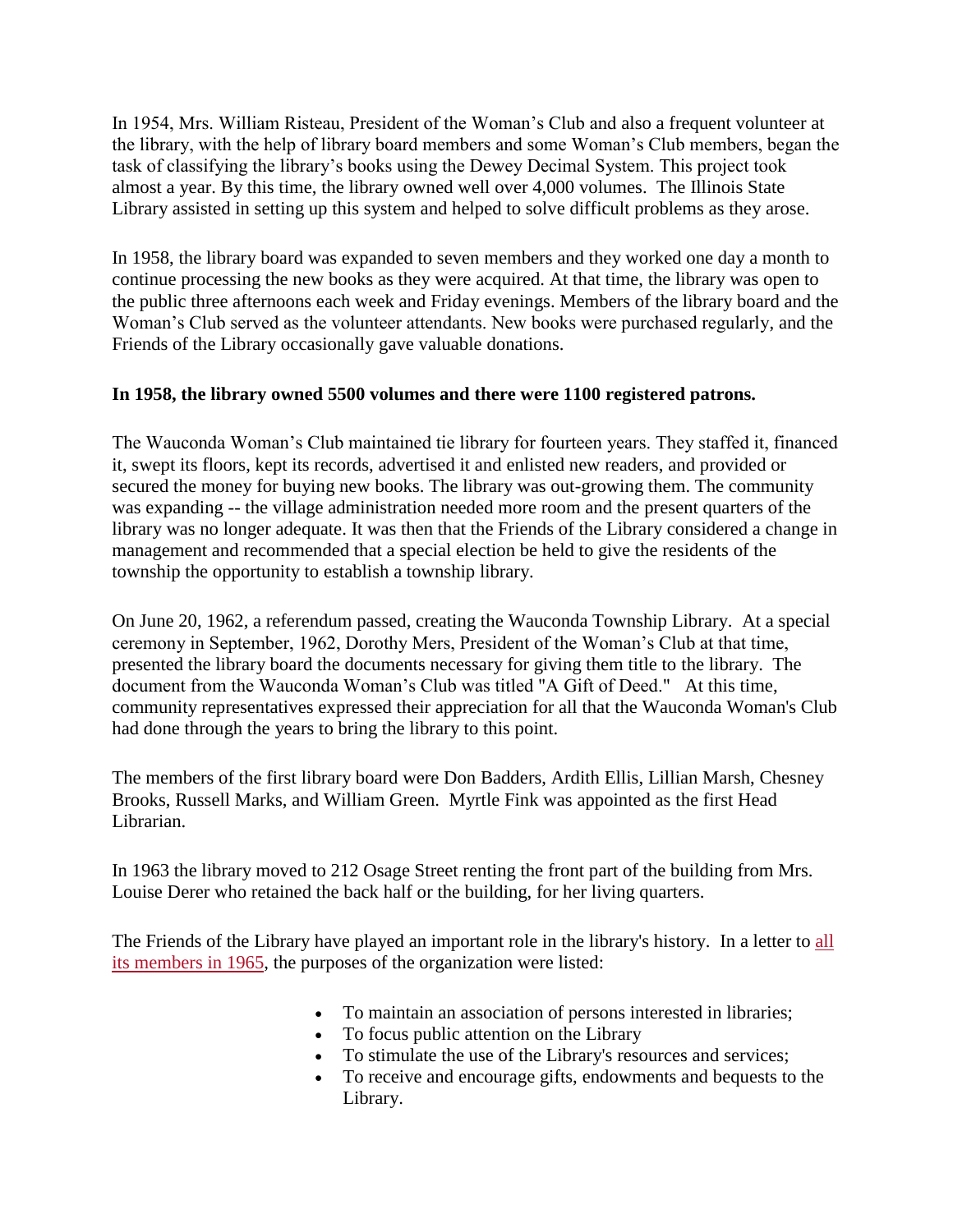To support and cooperate with the Library in developing its services and facilities for the community.

#### I**n 1966, the library owned 8,000 books.**

In 1968 the library became a member of Northern Illinois Library System. The library continued to grow, being open six days a week, with a constant increase in number of volumes and also number of patrons as the population of our Village increased until it became necessary to again expand the amount of space. In 1971 the property, including building and adjoining lot was purchased from Mrs. Derer.

In 1971, Mrs. Fink retired and Clara Bogle became librarian. In 1973, with a grant from Revenue Sharing Funds, the garage was torn down and a room addition erected to alleviate crowded conditions. Around this time the hours were increased to 42 hours per week.

In addition to thousands more books and hundreds more borrowers, the library had also added audio-visual materials, records, cassettes, filmstrips, slides, and activities and programs had also increased until it became necessary to again add more space. A mobile classroom was purchased in 1979 and attached to the present building, which increased the floor space by thirty percent. Tentative plans were for this new addition to be used for children's books and programs and audio-visual materials. The staff in 1979 consisted of seven persons.

Wauconda Township Library in 1979 housed approximately 30,000 books, 850 records, 300 cassettes, and subscribed to 97 periodicals and six newspapers.

The library was a member of', the Northern Illinois Library System and van deliveries were made from Rockford four days a week. Any book of information not available in the local library could be requested through the System and thereby procured from another library.

Clara Bogle retired as head librarian May 1, 1979 and Joan Stewart served as acting librarian until August 1, 1979 when David Erickson accepted the position of head librarian. On September 15, 1979 Sharon Nicola was hired as children's and young people's librarian. Erickson and Nicola were the first degreed librarians to serve the library. Meanwhile, the newly added Young People's Room was furnished and materials throughout the building were shifted accordingly. On December l, 1979, a formal grand opening of the new addition was held. Also on this date the library hours were increased to 49 and a half.

# **A HISTORY OF WAUCONDA AREA LIBRARY**

**Part II: 1980 - Present**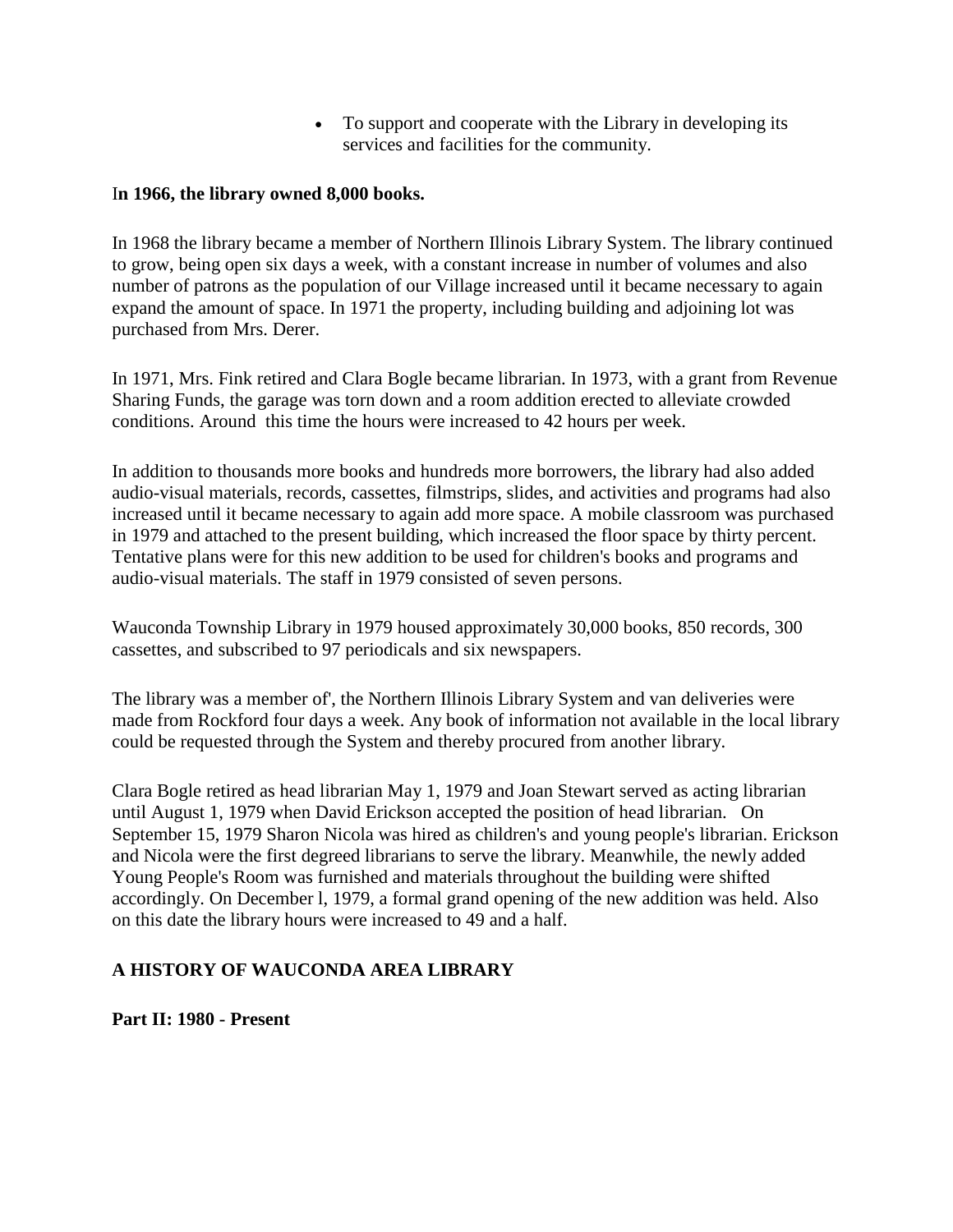### **In 1980, the library served a population of 11,708 and owned 30,500 books. There were 4,685 registered cardholders, and the total circulation that year was 61,685. The annual budget was about \$125,000.**

In January of 1980 the board voted unanimously to start proceedings for a transfer from the Northern Illinois Library System to the North Suburban Library System (NSLS) -- a move which had been considered periodically since the systems were formed in 1967. NSLS was a consortium of 650 academic, public, school, and special libraries in north suburban Cook, Kane, Lake and McHenry Counties. The reasons for this move were mainly to have reciprocal borrowing with our neighboring suburban libraries and to draw on the greater professional expertise offered by the staff and members of NSLS. The request for transfer was met with inordinate resistance by the administration of Northern Illinois Library System which put every obstacle in the way, and forced the action to become a withdrawal from NILS and joining of NSLS instead of a simple transfer. Nevertheless, through the persistence of board president Marian Wight, and by ruling of Kathryn Gesterfield, then the Director of Illinois State Library, the withdrawal/joining became effective July 1, 1980.

By 1980, the library occupied about 3,500 square feet of the house on Osage Street, and it was becoming clear to the library board that the library would not be able to meet the needs of a growing community as long as it was confined to this house. The library board began to investigate alternatives for purchasing land to build a 10,000 square foot facility in the coming years.

In 1982, the library purchased 3.9 acres of land from the school district at a price of \$25,000. Located next to the Andrew Cook home on Main Street and within close proximity to Wauconda High School, the new location would ensure easy after-school access for Wauconda area students of all ages -- especially grades 6 through 12.

The library hired Richard E. Thompson in 1984 to draft a building program for a new fullservice library facility to be built in two phases, the first phase of which would result in a building of 9,500 square feet. He submitted the first draft of his building program December 10, 1984.

In 1985, Governor James R. Thompson approved a Build Illinois grant in the amount of \$530,000 for the construction of a new library facility in Wauconda. State Senator Richard Klemm was instrumental in securing this grant for the library, and Robert "Bob" Jonak, President of the Board of library Trustees at that time, played a key role in the development of the new facility. [Click here to see the Daily Herald article about this grant.](https://www.wauclib.org/sites/default/files/hero_images/Daily%20Herald%20-%201986-07-24%20-%20Library%20grant%20penciled%20in%20by%20angel%20-%20Dick%20Klemm.pdf)

**Library trustees receiving the Build Illinois grant check in July, 1986 at the Osage Street library, pictured left to right: Paul Mulvaney, Secretary of State and State Librarian Jim Edgar, Board President Robert Jonak, State Senator Richard "Dick" Klemm, Marion Wight, Head Librarian David Erickson, Andy Gebhardt, Carol Kapheim, and Terry Stevig. Trustee Sharon Crivello not pictured here.**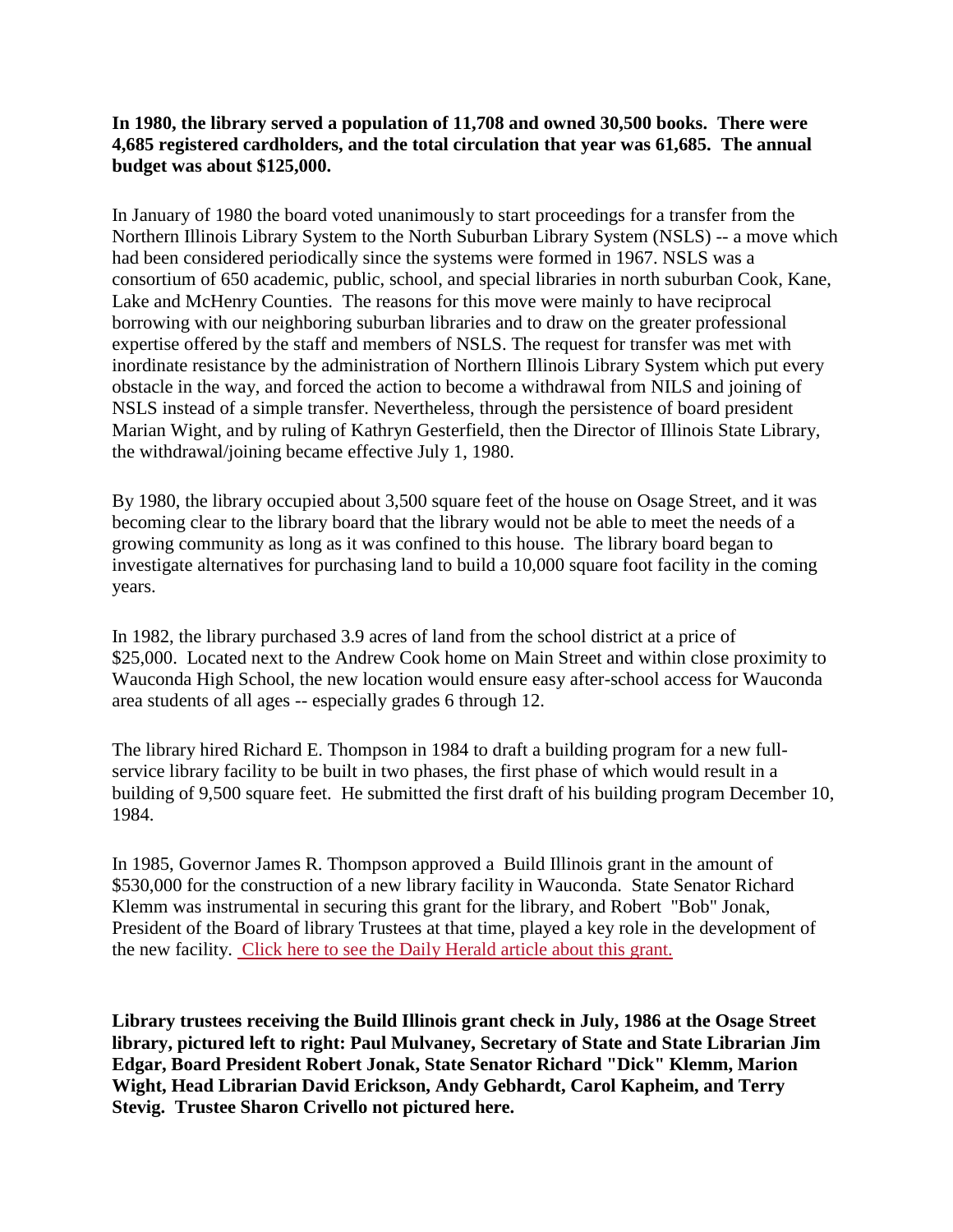The check was presented personally by Secretary of State and State Librarian Jim Edgar on July 9, 1986. Board President Bob Jonak made a moving speech about "joyful expectancy.. .the reality of a worthwhile goal." This was the biggest and the last ceremony to be held in the humble building on Osage Street. Click here

The architectural firm of O'Donnell, Wicklund, Pigozzi, and Peterson (OWPP) was selected to design the new library, Their unique single-story design incorporated the capability of supporting a second floor, in order to keep costs lower for the completion of a larger building at some point in the future when needed because of population growth and technological innovation.

The [ground-breaking for the new building](https://www.wauclib.org/sites/default/files/hero_images/Ground-Breaking-August%2016%2C%201986-tagged.jpg) was held on August 16, 1986 amid balloons, flags and flowers and rejoicing by all. Contractors Pritscher and Erbach started construction on September 12, 1986 and work progressed rapidly through the fall, an unusually mild winter, and spring.

The \$1.3 million budget for the project far exceeded the Build Illinois grant and the library's building reserve funds. To make up the difference, the library borrowed \$580,000 in the form of a 20-year mortgage.

# **In 1986, the library owned about 35,000 books, 2000 audio recordings, and 531 video cassettes. There were 5.347 registered patrons.**

By summer 1987, finishing touches on the new building were being completed and during the week of August 24, 1987 the move was made from Osage Street to 801 North Main Street. On Friday, September 4, at 9:45 a.m. the doors were opened to the public, several of whom were waiting to get in. The grand opening of the [9,500 square foot facility](https://www.wauclib.org/sites/default/files/hero_images/1987-First%20Building%20-%20Phase%20I%20-%20no%20margin%20-%20a.jpg) took place September 19, 1987, with Representative Klemm cutting the red ribbon and speaking. Board President Bob Jonak and Township Supervisor Gerald Beyer also spoke. The American Legion presented the library with a United States flag, and the library's new Todashi grand piano, donated by George Fenzke in memory of his wife Ruth, was played by Ron Vaughan. More than 500 people either attended the ceremony or toured the library on that day. Messages and flowers were received from all over the state. It was a great day.

In 1987, voters approved a 0.10 percent tax rate increase to increase the library's operating funds, adding \$80,000 per year to the library's annual operating budget.

The conversion from a township library to a library district occurred a year later. As a result of this conversion, the library's service area expanded westward to the Fox River, coinciding with the borders of Wauconda Community Unit School District 118. The library's service area now included all or portions of Fox River Valley Gardens (now Port Barrington), Island Lake, Lake Barrington, Lakemoor, Volo, and Wauconda.

In 1989, the library celebrated its 50th anniversary.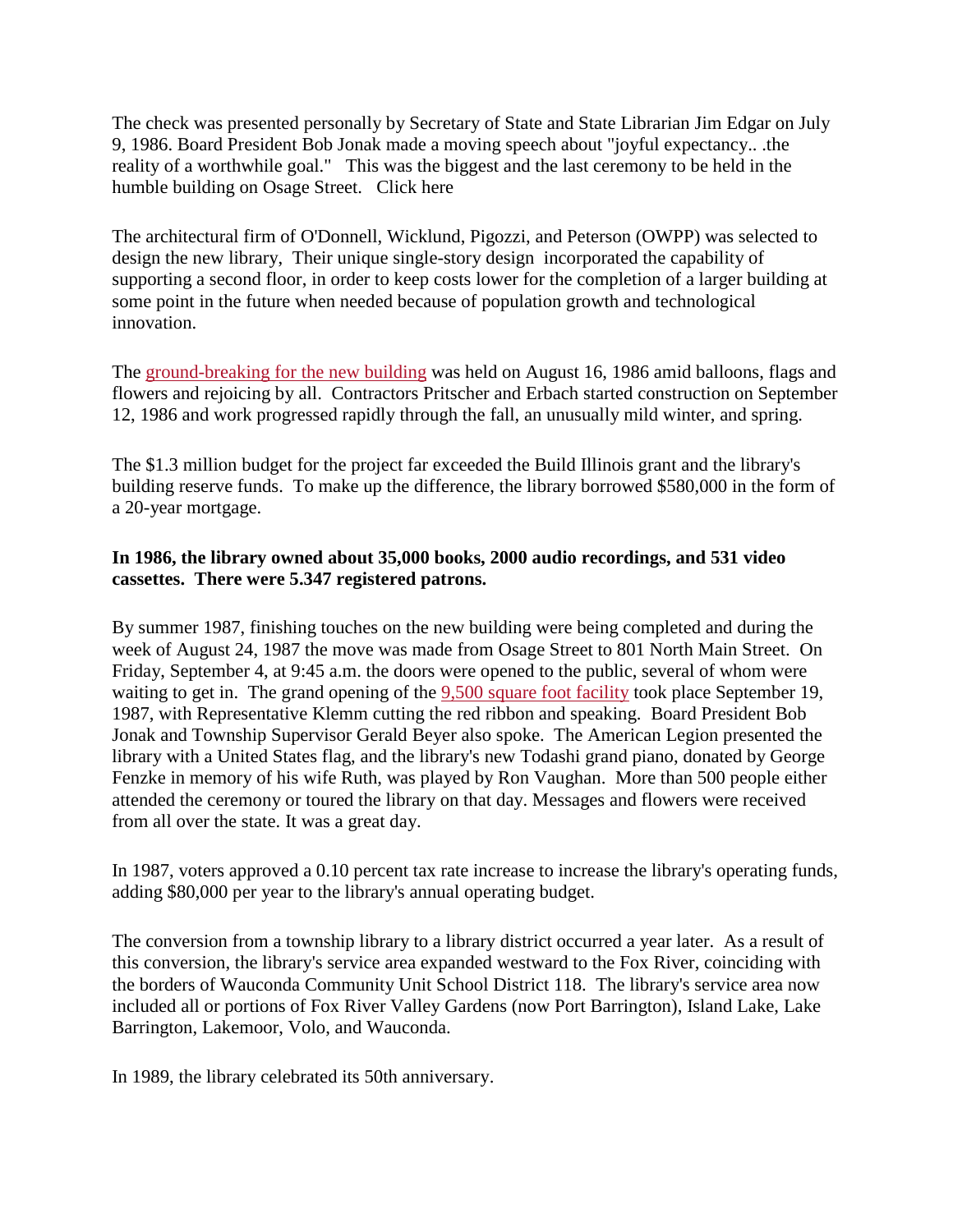**In 1990, the library served a population of 16,528 and owned 40,000 books, 1,900 video recordings, and 3,400 audio recordings. There were 9,570 registered cardholders, and the total circulation that year was 141,623. The library owned three computers - two for public use and one for staff. Annual expenditures totaled \$595,181.**

After serving as Head Librarian for thirteen years, David Erickson retired in March, 1992.

In April, 1992, Tom Kern was hired for the job of Library Director. He had earned his Master of Library Science degree at the University of Chicago. He had worked in technical services at the main libraries at the University of Virginia and Northwestern University, and had served as Office Manager at Northwestern University's Transportation Library, Business Information Specialist at Rolling Meadows Library and as Reference Coordinator at Skokie Public Library.

In September, 1992, [the first issue of Focus,](https://www.wauclib.org/sites/default/files/hero_images/Focus-1992-Fall.pdf) a 4-page newsletter promoting library services and events, was published and mailed to every household and business in the district.

During the next three years, some important improvements were made to library services, including the addition of an online catalog and circulation system (SLiMS), many new library furnishings, expansion of adult and children's programming, and substantial improvements to the video and music CD collection. Library usage nearly doubled during this period and it became clear to library staff and patrons that a larger facility was needed in order to accommodate the needs of the fast-growing community.

In 1995, Tom Kern drafted a building program for expanding and remodeling the existing facility. Using portions of Dick Thompson's building program from 1984 as a starting point, Mr. Kern drafted a new document that would serve as the basis for the architectural design of a library facility capable of meeting the needs of a rapidly growing community for the next twenty years.

The library's architectural firm from the Phase I building project OWPP was hired to work on a preliminary design for a new two-story facility that would take advantage of the existing single story structure in order to minimize the costs of a new building. The illustration to the left shows how the architects did this, increasing the square footage of the building from 9,500 to 27,500 square feet.

It was determined that the proposed new building would cost about \$5.5 million, most of which would have to come from a building bond that would need to be approved in a referendum. The library already had \$750,000 in its Building Fund, including a \$100,000 bequest from Genevieve Lincoln's estate. Another \$250,000 could come from a construction grant from the State of Illinois.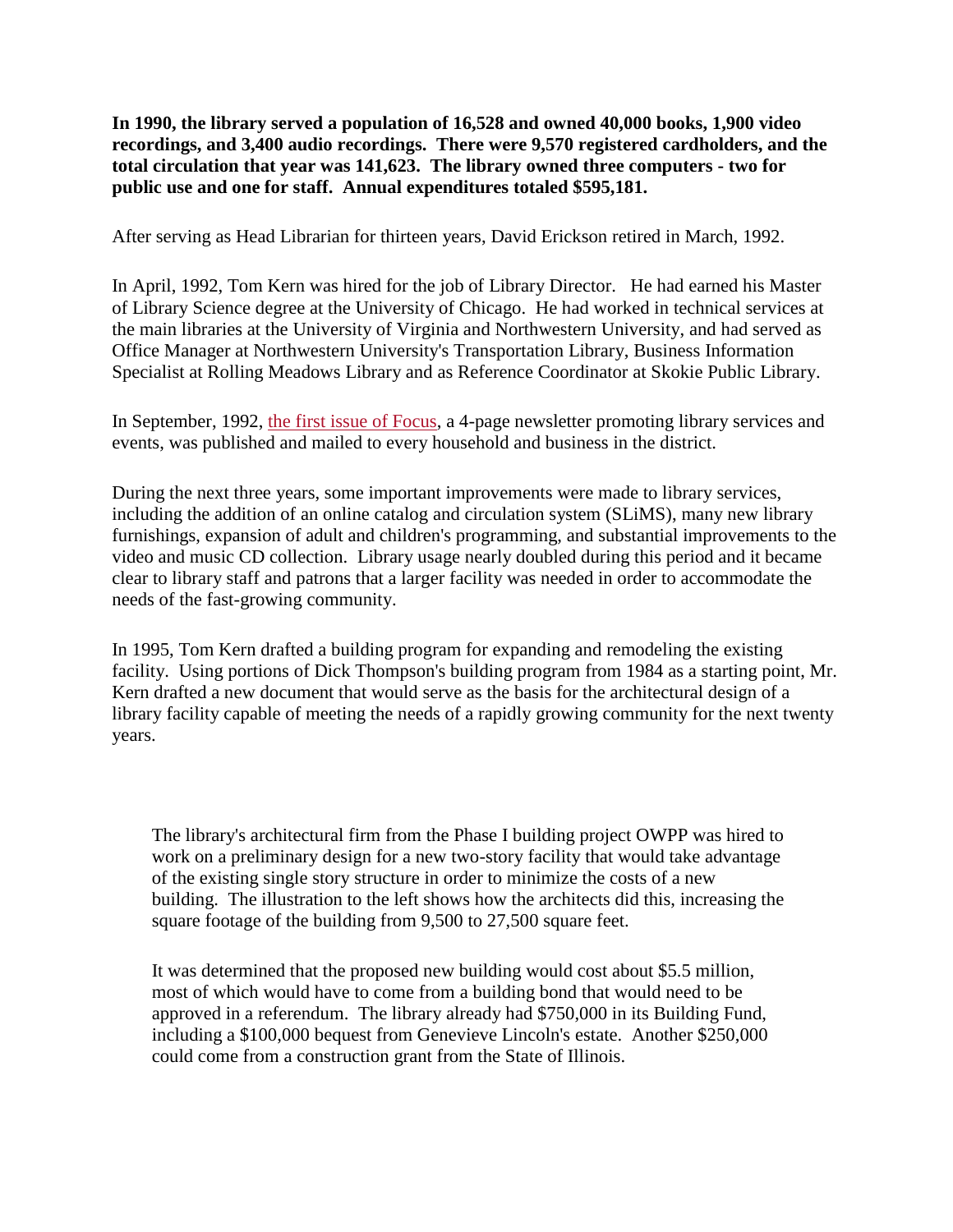The Friends of the Library was revitalized in early 1995. Election of officers was held June 8, 1995 with the following results:

President - Judy Holzer Vice President - Jeanne Travis Secretary - Karen Stetina Treasurer - Kim August

In November 1995, voters approved a \$4.5 million expansion and remodeling project. Mr. Kern submitted an application for a \$250,000 Live and Learn Construction Grant from the State of Illinois.

### **This illustration shows how the design of the new building (at top) incorporated the footpriny of the original building.**

The \$250,000 construction grant was awarded by Secretary of State George Ryan in June, 1996, and construction on the new building began two months later.

While at its temporary location, and in preparation for moving into the new facility, the library's automation system migrated from SLiMS to Dynix Classic, a much more powerful integrated library system (ILS) that set the standard for libraries this size.

In order to expedite construction and avoid the liability, headaches and extra costs of conducting business in the midst of a construction zone, the library moved nearly all of its contents into what had been the Ben Franklin on Liberty Street (Hwy 176), where it remained fully in operation until early August, 1997, when everything was moved into the new library building.

The new 27,500 square foot facility opened to the public August 25,1997.

Also in August, 1997, a drive-up book return was installed in the parking lot at Cotton Creek School in Island Lake, enabling library patrons to return library materials more conveniently.

The grand opening of the new library was celebrated September 28, 1997. The weather cooperated by providing a beautiful autumn day for the special occasion, and hundreds of people attended. Festivities included live music, library tours, an architectural contest for children, door prizes, face painting, a storyteller, crafts, a balloon-sculpting clown, a silent auction, and more.

**Library trustees cut the ribbon at the library's Grand Opening, September 28, 1997. Pictured left to right: Bob Jonak, Carol Kapheim, Terry Stevig, Joanne Miller, Kathie Carr, and Peggy Whitman.**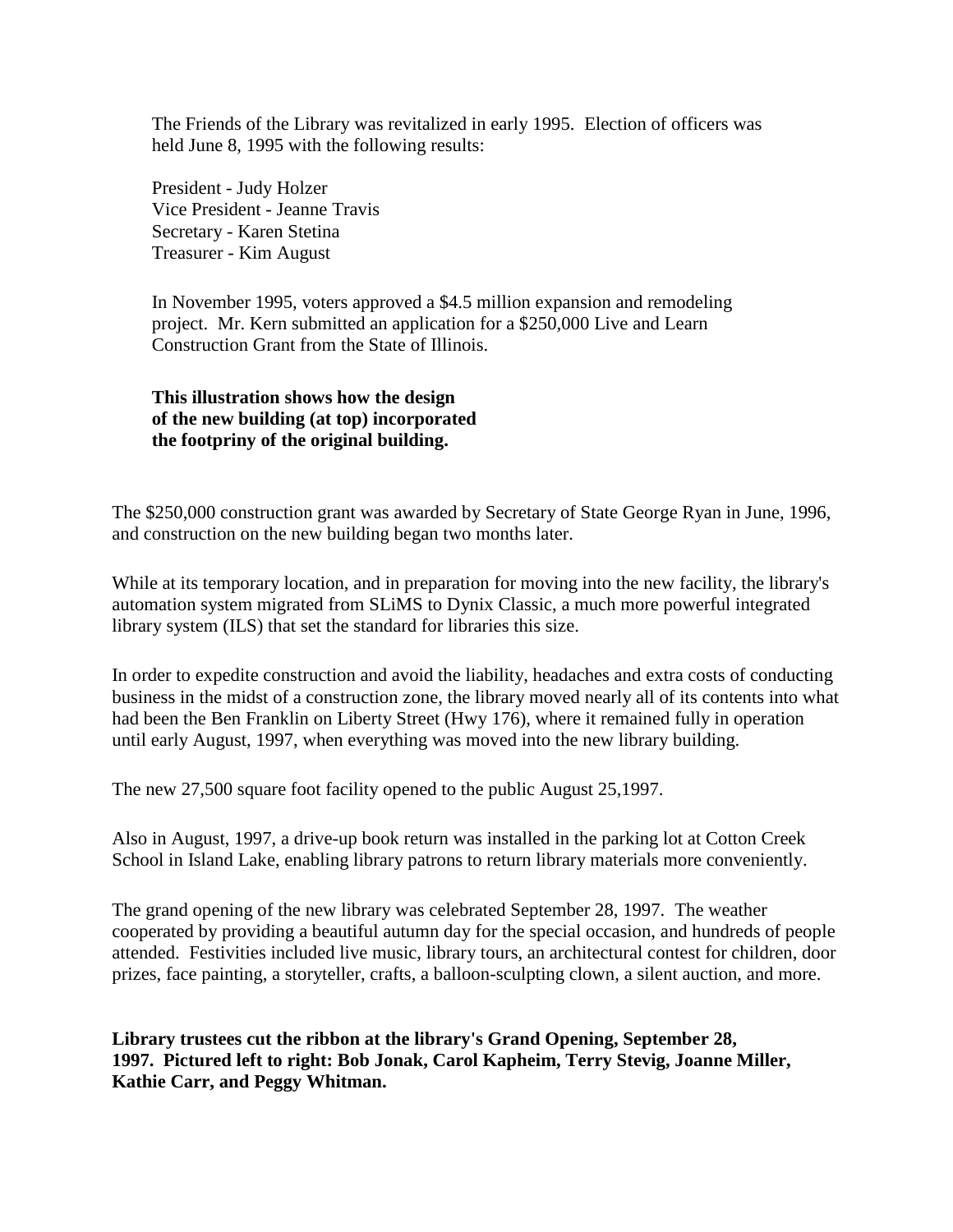The library received the prestigious **Distinguished Building Award** in September,1998, from the Chicago chapter of the American Institute of Architects. At AIA's annual awards celebration at Navy Pier in Chicago, the award was presented to library representatives Bob Jonak, Terry Stevig, and Tom Kern, OWPP architects Bjorn Hallson (the primary architect), Bob Hunter, and Geoff Walters, and to Tom Featherstone (Brown and Associates). Other Distinguished Building Award recipients included Symphony Center, the Ricahard B. Ogilvie Transportation Center, the Elmhurst Art Museum, the Lake Forest City Hall, and more. The award was announced with the following commentary:

*"Ten years after it was built, Wauconda's single-story library was ready for its planned second floor expansion. Program needs had grown even more than anticipated, however, so the new construction totally envelopes the original building, which had been designed by the same architects. The back of the library faces a protected wetland; patrons enjoy views through glass curtainwalls in the stack areas and horizontal bands of windows in the reading rooms. The jurors praised the building's lively, animated quality."*

Also in 1998, the library's new Children's Services area was featured in a photographic exhibition at the Art Institute of Chicago's Architecture and Design section as one of six notable public children's spaces in the Chicago area.

**In the year 2000, the library served a population of 21,625 and owned 79,400 books, 7,000 video recordings, and 10,600 audio recordings. There were 16,332 registered cardholders, and the total circulation that year was 337,138. The library owned 52 computers -- 26 for public use and 26 for staff use. Annual expenditures totaled \$1,658,420.**

By early 2000, it had become clear that the library needed more funding for library operations in order to meet the growing needs of a rapidly growing community and in order to utilize the new facility more effectively by hiring necessary staff and keeping up with the latest in library and information technology.

In November, 2000 -- on the same ballot that included election of President of the United States - - a referendum that would increase the library's operating fund tax rate by 0.05 percent failed by only 19 votes.

In April, 2001, voters approved by a healthy margin a .05 percent tax rate increase for the library's operating funds.

In 2002, the library added the IPAC (Integrated Public Access Catalog) module to the existing Dynix system, enabling users to access the library's catalog via the Internet.

In 2003, the library installed its first self-checkout station, allowing patrons to check out materials themselves.

in 2004, the library established a community website, [www.waucondaarea.info.](https://www.waucondaarea.info/)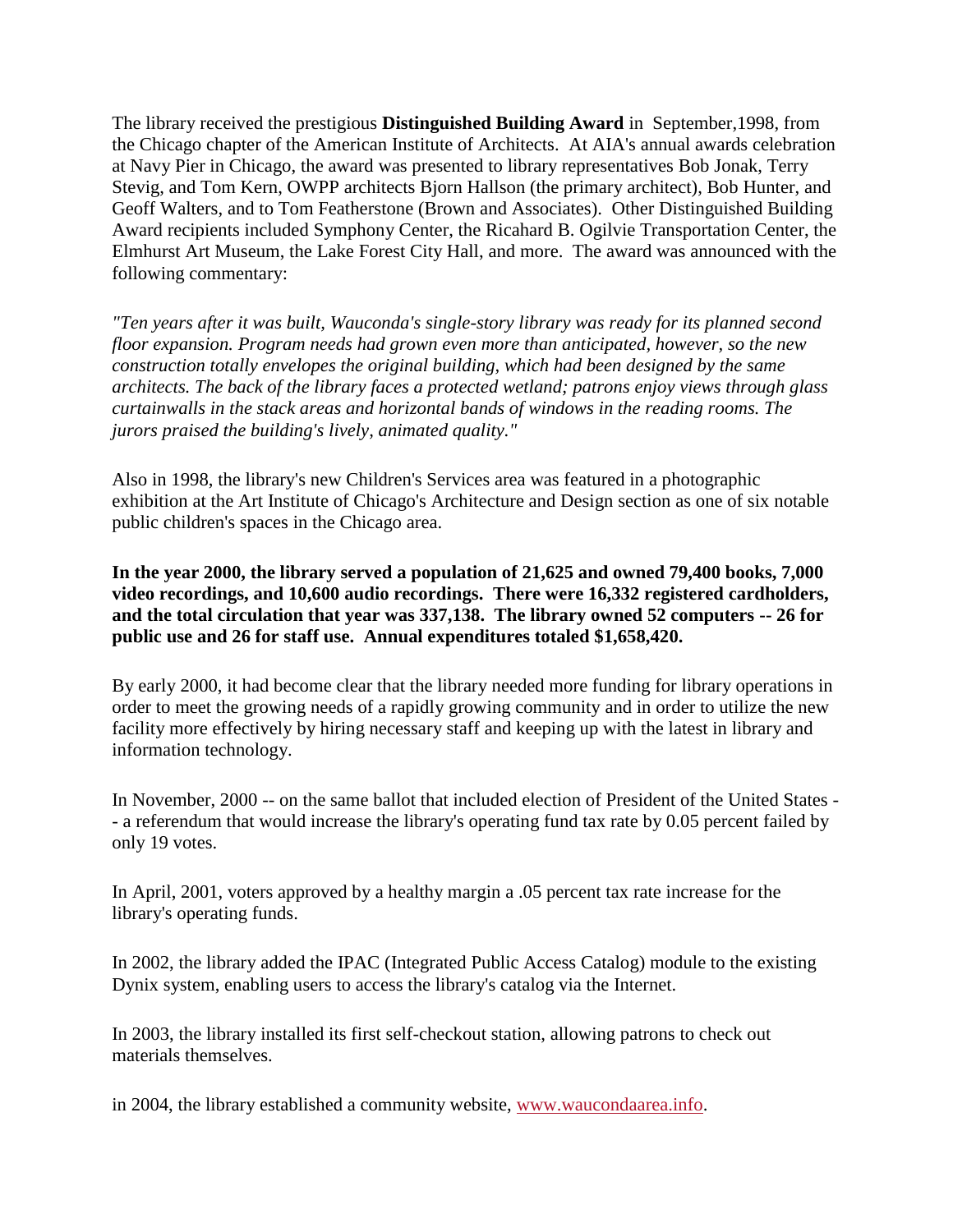The Wauconda Area Library was named [Library of the Year](https://www.wauclib.org/library-year) in March, 2005, by the North Suburban Library System (NSLS). The NSLS announcement stated, "The Library of the Year Award is presented to one library in NSLS in recognition of its contributions to the development of the NSLS library community. The Wauconda Area Public Library District has won this award because, while it has long been a good example in the community, this year the library has taken its unique mix of community focus, creativity, and collaboration to the next level of service excellence. The Wauconda Area Public Library District is 'the little library that DOES!' The staff and administration are active contributors to system-wide and statewide projects." The award was presented at the NSLS Annual Awards Dinner, attended by 350-plus library officials representing all types of libraries in the north suburban area, including the board and most of the staff of the Wauconda Area Library.

In 2008, the library added a self-serve café and coffee bar called the Cozy Corner Café. The café features bistro-style furnishings and comfortable seating.

That same year, the library added in a new teen area, known as "The Zone," with teen-oriented books, magazines, and multimedia materials, including video games for checkout. .

Also in 2008, the library increased its hour of operation by being open on Sundays throughout the summer. The library is now open every day of the year except for several major holidays.

Library Director Tom Kern spoke as Guest of Honor at the 80th Anniversary Luncheon of the Wauconda Woman's Club September 8, 2009. On behalf of the library board and staff, he thanked the Club for all they had done for the library through the 70 years since they had founded the library in 1939.

# **In 2010, the library served a population of 27,246 and owned 113,000 books, 16,200 video recordings, and 12,500 audio recordings. There were 21,000 registered cardholders, and the total circulation that year was 663,281. The library owned 93 computers -- 54 for public use and 39 for staff use. Annual expenditures totaled \$2,991,563.**

In January, 2010, the library facilitated a re-organization of the Friends of the Library. Since the late 1990s, the leadership of the Friends had dwindled to just a few hard-working volunteers who managed to keep the book sales up and running each year. With a bank balance of more than \$25,000, they needed to establish a board with officers and committees, and they needed to acquire 501-c-3 status as a charity organization. By March, 2010, the Friends had elected a Board of Directors and all four officers (Liz Harrington, President; Mike Doehler, Vice President; Cindy Oakley, Treasurer; and Diane Boothby, Secretary). Four committees had also been established, each with a chairperson and at least two members.

In early 2011, the North Suburban Library System (NSLS), of which the Wauconda Area Library was a member, was nearly shut down by the lack of state funding. Everything but the most essential services - notably, the interlibrary loan delivery system - was cut. Other library systems in Illinois, facing the same budgetary issues, pooled resources with NSLS on July 1, 2011, to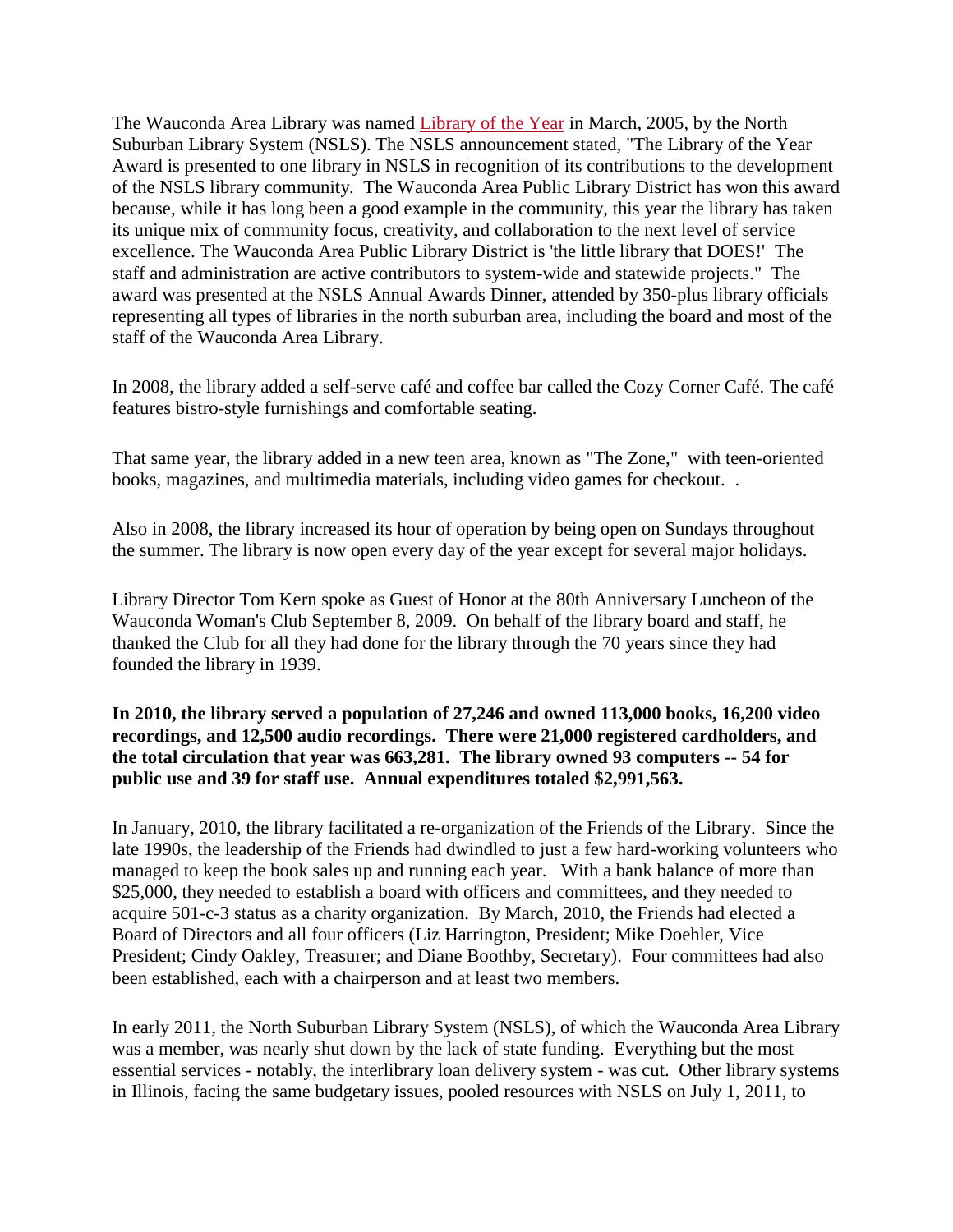create RAILS: the [Reaching Across Illinois Library System.](https://www.railslibraries.info/about/rails) RAILS now serves approximately [1300 private, public, school, and university library members,](https://www.railslibraries.info/membership/member-directory) which have a total of more than 4200 library facilities in a 27,000 square mile area.

In April, 2011, the library selected Polaris as its new Integrated Library System (ILS) vendor, and this new automation system went "live" October 8, 2011. The library's computer system was also upgraded to Windows 7 early that fall, and all of the Microsoft Office applications were upgraded to the latest versions.

On April 7, 2012 - the day before Easter - the Friends of the Library co-sponsored with Star Runners (Wauconda) the first annual Bunny Hop 4-Mile Run / 2-Mile Walk. The weather was magnificent that morning, and more than 650 people attended the community event, including cheerleaders, beauty queens, the Mayor of Wauconda (Mark Knigge), and more than 400 runners.

In July, 2012, the library began the monumental project of converting its entire collection from a barcode-based identification system to a Radio Frequency Identification (RFID) system. 3M had been selected as the vendor, and RFID tags were manually installed on each of the 148,000 items in the library's collection of books, CDs, and DVDs. Thanks to the hard work of dozens of dedicated volunteers and staff members, the project was completed in less than eight weeks. New RFID security gates were installed September 19, at which point the conversion to the new system was complete. This new system would make self-checkout services much more user-friendly, and would enable the automation of the checking in and sorting of materials in the future.

In September, 2012, the Friends of the Library donated \$21,509 to the library for the purchase of a Transit Connect van from Victor Ford. The van was purchased that month. A fullvehicle graphics wrap was designed and installed in November, at which point the van was ready for service.

In November, 2012, new drive-up book returns were installed at the village halls of Island Lake and Volo. The new library van began servicing these on a daily basis December 10, 2012.

During the same month, two new self-checkout stations -- one at the main checkout desk on the upper level and one next to the elevator downstairs in Children's Services -- were made available. By January, 2013, library patrons were using these new stations to check out more than 13,000 items per month.

On March 30, 2013 the Friends' Second Annual Wauconda Bunny Hop far surpassed the 2012 Bunny Hop in the number of participants and the funds raised. The 2013 Hop netted more than \$13,000 (\$3000 more than th eprevious year) and 700 people attended as participants, volunteers, or public service staff. There were 580 registered runners and walkers. Led by Co-President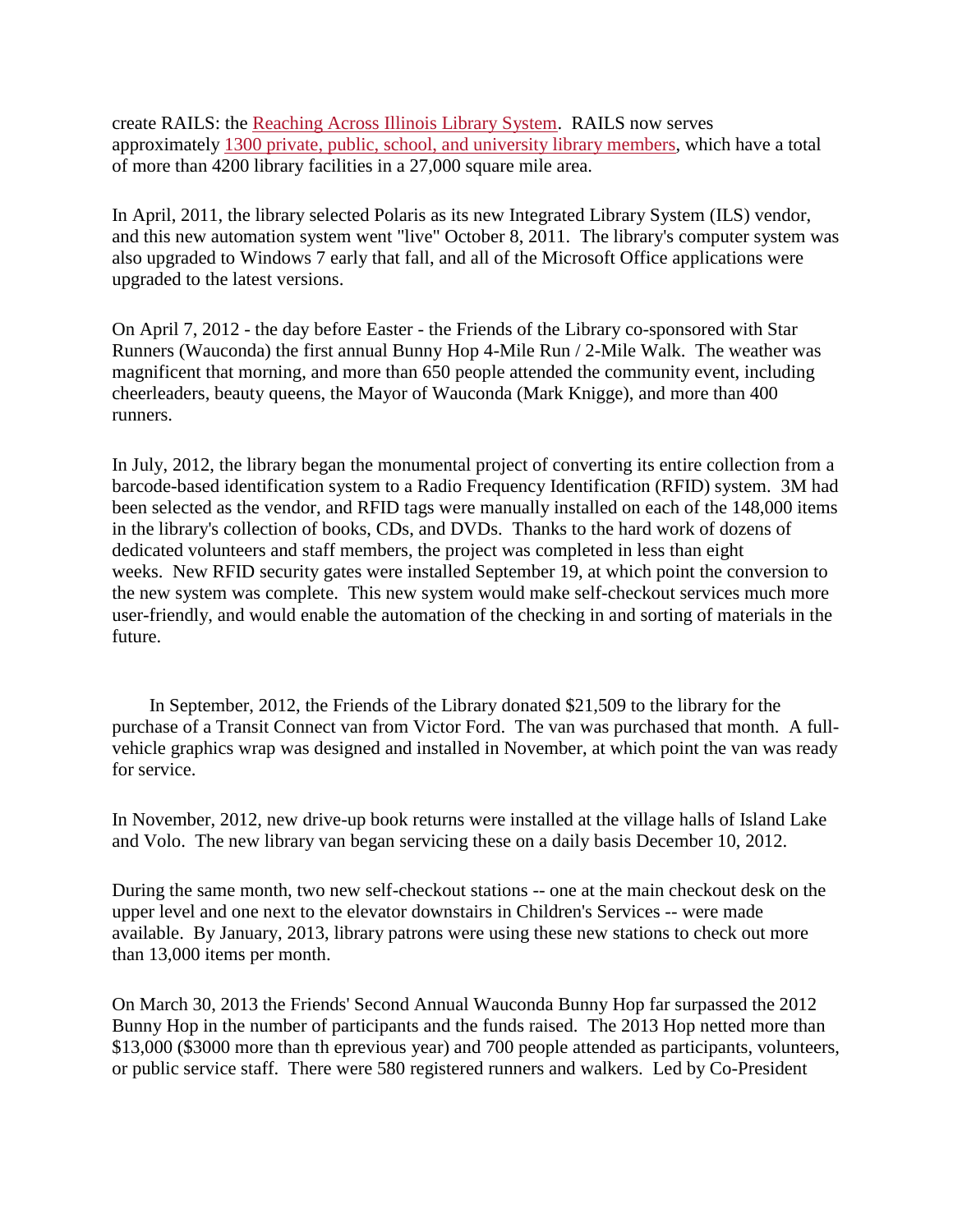Peggy Shulha, the Friends did an outstanding job in every respect. The dozens of business sponsors contributed \$7400 in cash and hundreds of dollars in the form of prizes and services.

On May 6, 2013, Wauconda Area Library became the first library in Illinois to add 3M Cloud Library ebooks to its online catalog. The library's catalog was no longer just for finding library materials, but could now be used by the public to check out eBooks from the catalog itself for immediate use on their PCs, laptops, tablets, e-readers, or smart phones. This marked the culmination of the library's technology plan for making access to all circulating library items – both print and digital – as user-friendly as possible, whether the user is in the library or is using the library remotely via the Internet.

In early September, 2013, a five-bin automated materials handling system was installed in the Circulation Services work room, along with a new self-service book return, maximizing the benefit of the library's new RFID system. This new system streamlines the return of library materials, ensuring faster, more accurate processing and return to the shelves, the option for patrons to a receipt for their returns, and eliminates much of the repetitive physical labor required without the new equipment.

On September 24, 2013, the library switched on its new full-color digital LED sign located near the driveway entrance on Main Street, funded entirely by the Friends of the Library. "What our Friends have done is nothing less than monumental," library Director Tom Kern said. "This new high-tech sign offers the library a very effective means of informing anyone who drives past about library events and services that they might otherwise not have known about. At the same time, it sends the message that this library is up to date with the latest technology — an important message for public libraries to be sending in this new age of easy-access digital resources for information and entertainment. We are very grateful to the Friends of the Library. Without their funding, the library would not have been able to purchase this sign." He noted that the sign will also be used to promote Friends events and book sales throughout the year.

# **The Library Renovation**

In early 2014, the library hired Product Architecture + Design to come up with a master plan for updating and making improvements to the facility, based on new trends in library usage. The library had started showing its age not only in wear and tear but in how it served the community. In May, 2014, the Board of Library Trustees approved a \$2,063,000 plan for updating the existing facility's interior and making many important improvements. This [renovation project](https://www.wauclib.org/sites/default/files/hero_images/Renovation.pdf) not only brought the library's interior up to date and made it look new again, but it set the stage for providing outstanding library services for the Wauconda Area community well into the future.

The library borrowed \$1.2 million in the form of a low-interest (2.181%) debt certificate to be paid back over a 10-year period using general funds. The rest of the money came from the library's Special Reserve Fund (about \$725,000) and grant funds. The library received a \$125,000 Live and Learn Construction Grant for this project from Secretary of State and State Librarian Jesse White. There was no expansion in the size of the building, and no special bond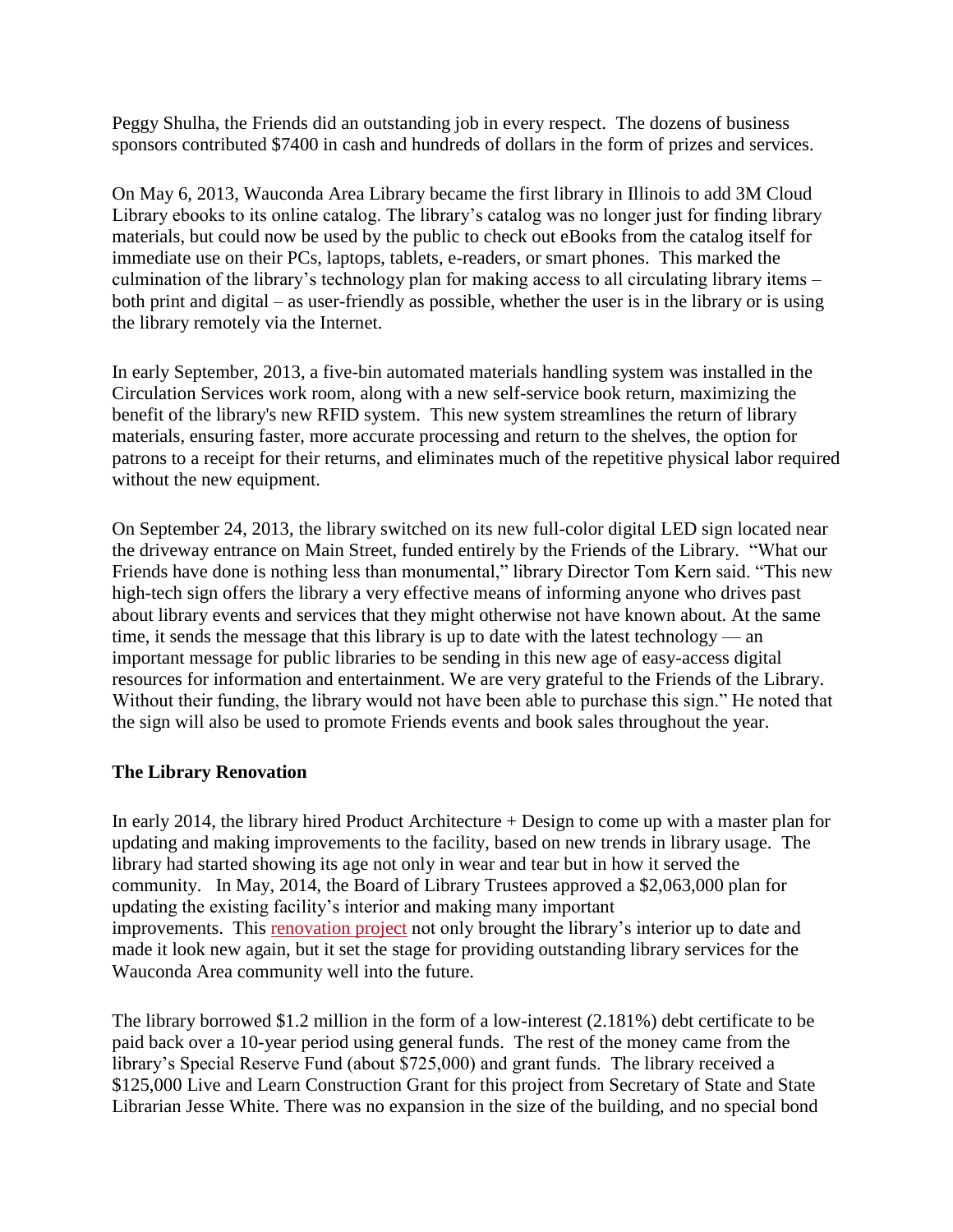was issued that would result in a tax increase. In fact, the existing 20-year building bond from 1996 expired in 2015, and library district taxpayers saw a decrease in the library's tax rate.

# **Library trustees after cutting the ribbon at the library's Grand Re-Opening, April 18, 2015. Pictured left to right: Mary Hultquist, Gina Jefson, William Pankey, Ernie Kosty, Deb Hughes (standing), Joanne Miller, and Terry Stevig. Library Director Tom Kern at far right is holding a letter of congratulations from Illinois State Comptroller Leslie Munger, presented at the ceremony.**

The library's [Grand Re-Opening Celebration](https://www.wauclib.org/sites/default/files/grand-opening-ribbon-2015.JPG) of April 18, 2015, started with a well attended ribbon cutting ceremony sponsored by the Wauconda Area Chamber of Commerce. More than 600 people attended the various festivities that showed off the "new" library throughout that exceptionally beautiful spring day. The library's new childrens' area, aptly called "Kid City", proved to be the star of the show, boasting loads of ingenious new interactive displays, including an airplane cockpit with 100 switches, virtual windows, and a slide for exiting quickly. The library was the first in the state to provide public access to 7-foot touch screen monitors from TouchIT Technologies, not only in Kid City but in the new teen area, as well, thanks to a generous donation from the Friends of the Library.

For a series of architectural photographs taken just after the renovation, [please click here.](https://www.flickr.com/photos/wauclib/albums/72157668056180630)

In October, 2015, the library began offering patrons free access to [Hoopla,](https://www.hoopladigital.com/) an online streaming service for public libraries that offers immediate online access to hundreds of thousands of movies, full music albums, audiobooks and more, Library patrons may use their web browser or mobile device to use Hoopla, and content is always available without waitlists.

In February, 2016, the library launched its [new website](https://www.wauclib.org/) that, in keeping with the spirit of the renovation of the facility and the library organization itself, is designed to better serve a broader user group. The new website is not only much faster, but it works especially well with mobile devices such as smart phones and tablets.

On June 1, 2016, the library ended its 3M Cloud library service and launched a [new stand-alone](https://www.wauclib.org/overdrive)  [OverDrive,](https://www.wauclib.org/overdrive) providing user-friendly access to ebooks and audiobooks, for downloading or streaming. OverDrive is particularly well suited for mobile devices, as well as PCs and laptop computers.

In October 2017, the library conducted a [community-wide survey](https://www.wauclib.org/about-us/wauconda-area-library-community-survey) asking for patron input on the future direction of the library. Over 2,000 surveys were completed. Utilizing feedback from the survey, the library underwent a [renovation of the exterior](https://www.wauclib.org/about-us/outdoor-renovation-project-now-finished) including the stairs and front plaza in 2018-2019.

In October of 2019 Library Director Tom Kern retired after over 27 years of dedicated service. The Board of Trustees [adopted a resolution](https://www.wauclib.org/sites/default/files/Resolution-07-Tom%20Kern-WEBSITE_1.pdf) honoring his many years of service. Elizabeth